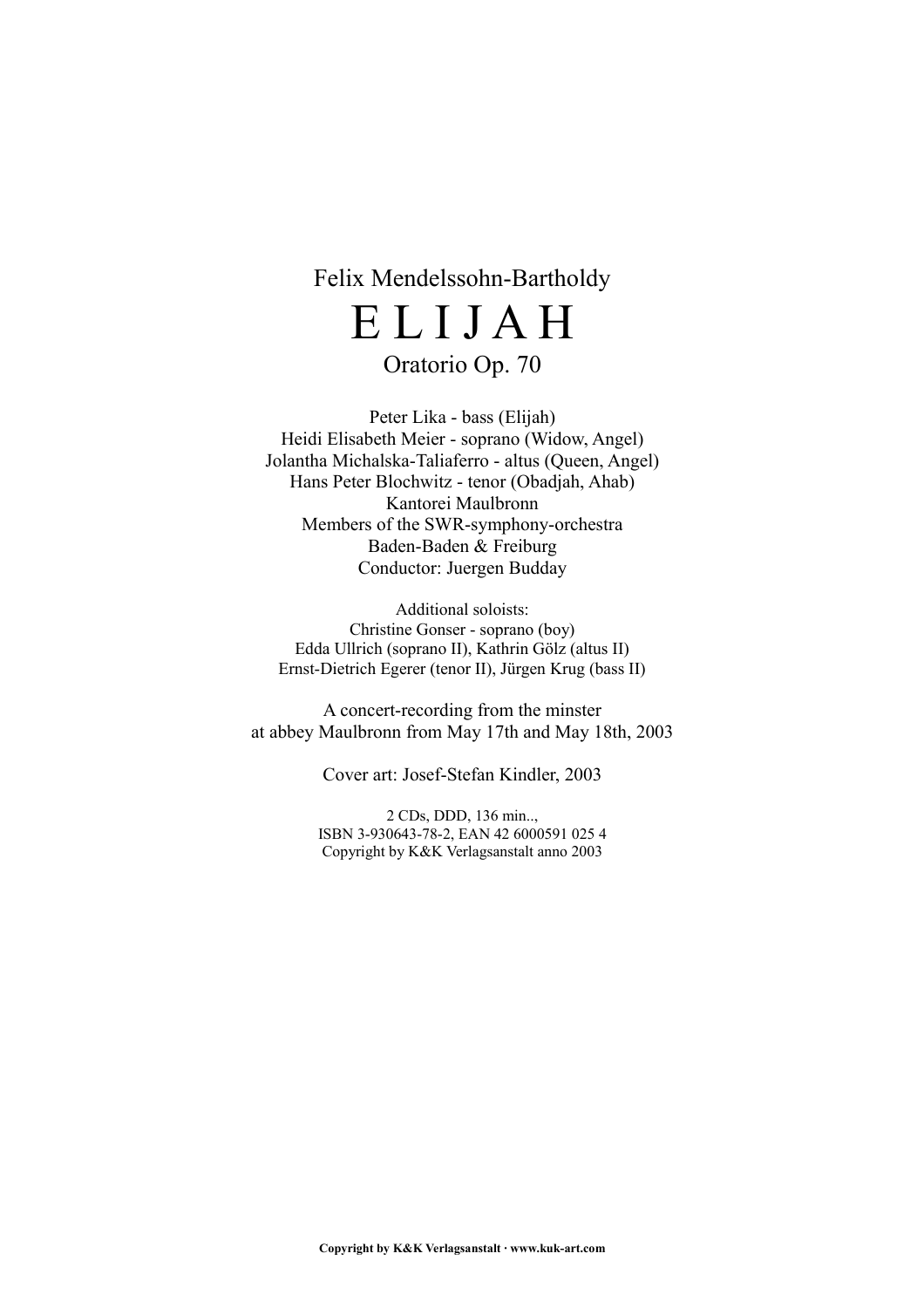endelssohn's Elijah, one of the most important oratorios of the nineteenth century, premiered in Birmingham in 1846 and was emphatically celebrated both by the public and the press. According to a contemporary review, Mendelssohn turned music "into a grand sacred service". Elijah is a biblical figure, and consequently the libretto is composed entirely from biblical texts. The oratorio lacks a continuous plot. Rather, important excerpts from the life of the prophet are strung together like snapshots, some of which are highly dramatic. M

The prophet's ascension into heaven concludes a series of powerful, dramatic and pathetic circumstances, effectively depicted by Mendelssohn music. The oratorio ends both with a somewhat mystical reference to the Messiah as the figure who truly consummates faith and the divine work, as well as a vision of divine grandeur.

Despite the lack of a continuous plot, Mendelssohn manages to create gripping, dramatic episodes. One example is the scene in which Baal's priests are derided by Elijah and become extremely irritated; their abandonment is made evident in an ingenious way: "O Baal, hear us!" - intermission - Baal does not reply! Then in total, moving contrast is Elijah' prayer "Lord God of Abraham" or the soprano aria "Listen Israel". This alternation of dramatic and lyrical sections defines the work. The chorus plays a special, important role. It sustains the action over long segments, taking the part of the people or of Baal's priests; elsewhere, it slips into the role of the community of the faithful ("Blessed is he who fears the Lord" or "He who persists until the end") and comments on the events.

Mendelssohn, with the help of the minister Julius Schubring, essentially took the entire text from 1 Kings 17- 19 and 2 Kings 1-2. Mendelssohn wrote Schubring on 2 November 1838, with regard to the character Elijah: "For Elijah I had in mind a proper prophet through and through, of the sort we could use again today: strong, zealous, as well as angry, furious and grim, in opposition to the rabble of the court and of the people, in opposition to nearly the whole world, and yet borne as if by angels' wings." Seen in this way, the prophet Elijah, and hence Mendelssohn's oratorio, is once again extremely relevant for us today.

# **The treatment of the Story**

# **Part I**

lijah opens in dramatic fashion, not with the customary overture but with Elijah proclaiming the curse, E lijah opens in dramatic fashion, not with the customary overture but with Elijah proclaiming the curse, much as the prophet himself abruptly appeared to Ahab. Mendelssohn in fact planned to omit the overture altogether since it interfered with the developing story line, but was later persuaded by Bartholomew to add one, placing it, however, after Elijah's introduction. This performance returns to Mendelssohn's original concept and the overture has been discarded. The people plead for rain ("Help, Lord" and "Lord, bow Thine ear") while Obadiah urges them to repent. An angel sends Elijah to the widow of Zarephath ("Elijah, get thee hence.") Elijah's duet with the widow ("What have I to do with thee") provides the first great dramatic moment, when Elijah prays to the Lord three times that her son might be restored to life. The magnificent chorus "Blessed are the men who fear Him" is one of Schubring's interpolations into the story, but provides Mendelssohn with an opportunity for some wonderfully evocative writing, such as the ascending triads to the text "through darkness riseth light."

Elijah returns to face Ahab ("As God the Lord of Sabaoth") and places his challenge to the priests of Baal. The priests invoke Baal ("Baal, we cry to thee") while Elijah mocks them ("Call him louder"). This is the dramatic high point of the oratorio, with Elijah's calm contrasting with the increasingly frenetic music of the chorus. Their invocation ends with a fortissimo "Hear and answer!" which is followed by dead silence, surely one of the most dramatic and effective moments in oratorio. By contrast, Elijah then invokes the Lord with music of great nobility and simplicity ("Draw near, all ye people.") There is a brief interpolation by a quartet ("Cast thy burden upon the Lord") before the fire comes down from heaven ("O Thou, who makest thine angels spirits.") Obadiah pleads with Elijah to send rain ("O man of God, help thy people.") Three times Elijah prays to the Lord for rain ("Thou hast overthrown thine enemies") and sends a young boy to the top of a hill to look out over the sea for rain. At the third time the rain comes, and the people join in an exuberant hymn of praise ("Thanks be to God.").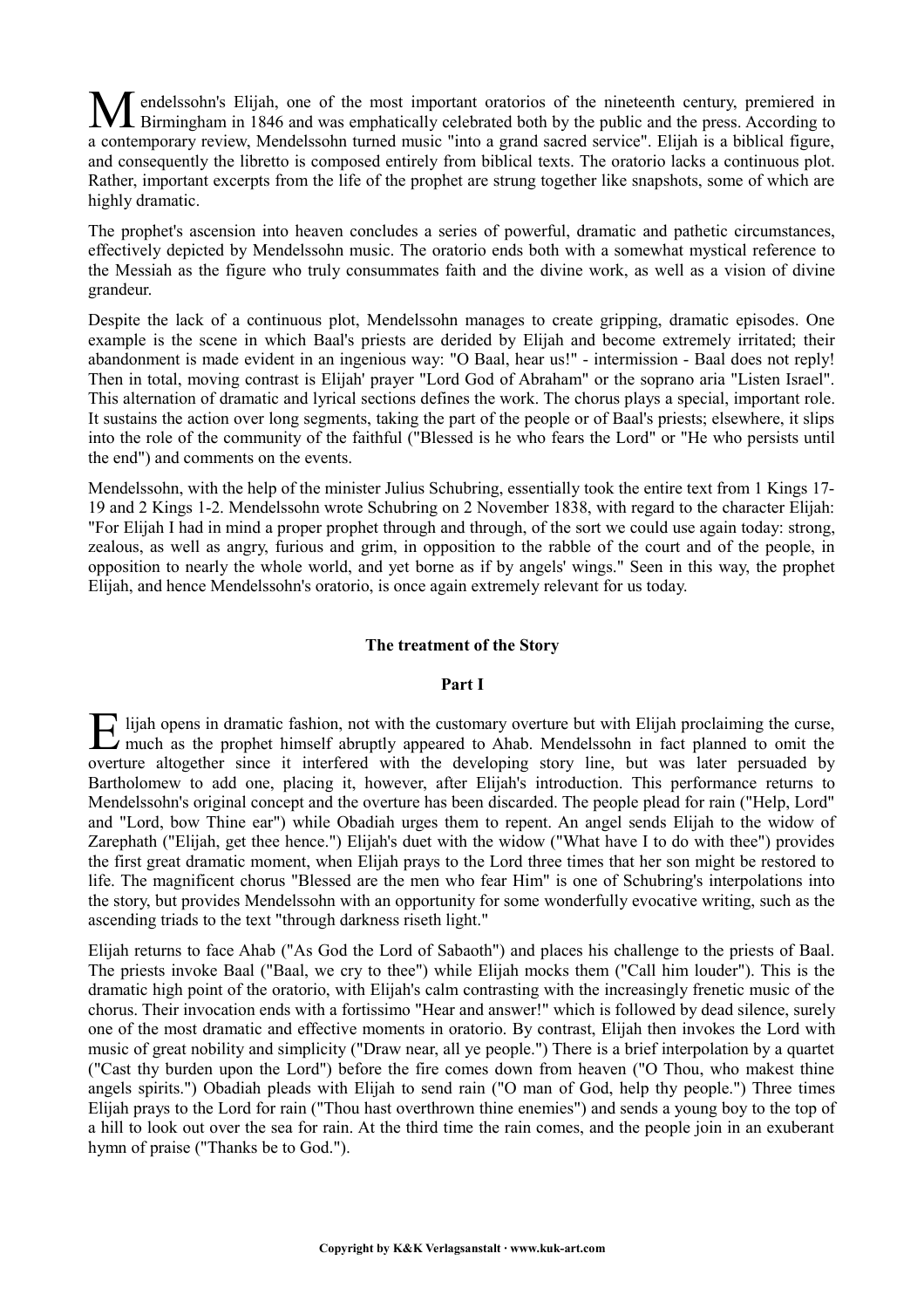# **Part II**

**P** art II of Elijah begins with hymns of reassurance ("Hear ye, Israel!" and "Be not afraid"), but Elijah is soon embroiled in controversy again. He confronts Ahab, taking him to task for his idolatry ("The Lord soon embroiled in controversy again. He confronts Ahab, taking him to task for his idolatry ("The Lord hath exalted thee") while Jezebel stirs up the people against Elijah ("Woe to him.") Obadiah advises him to flee ("Man of God") and Elijah, alone in the desert, is in despair ("It is enough.") Angels come and comfort him ("Lift thine eyes" and "He watching over Israel") and Elijah makes his way to Mount Horeb to await the Lord. Here Mendelssohn again uses some vividly descriptive music depicting the fury of the wind, the earthquake and the fire, contrasting that with the simplicity to which he sets the text "and in that still voice, onward came the Lord." There follows another hymn of praise ("Holy is God the Lord") and a choral recitative ("Go, return upon thy way") as Elijah is sent back to Israel refreshed in spirit ("For the mountains shall depart.") Elijah is taken up to heaven in a whirlwind ("Then did Elijah") followed by Schubring's final interpolation, an invitation to come to the Lord ("O come, everyone that thirsteth") and the final choral hymn of praise ("And then shall your light break forth"), ending the oratorio with a majestic fugue.

Those familiar with Elijah may have detected another omission, the solo aria "O rest in the Lord." While it has become one of the most popular pieces in Elijah, Mendelssohn was originally inclined to cut it from the score. The melody bore a resemblance to a popular ballad and Mendelssohn did not really like it. It "is a song to which I have always had an objection," he wrote. "I shall leave it out altogether (I think) ... (I) believe it an improvement if it is left out." As it happened, Mendelssohn was persuaded by Bartholomew to leave it in, but in this performance the composer's original intention is being respected.

# **The Performers**

#### **Peter Lika (Elijah)**

Peter Lika, who began his singing career as a boy soloist with the Regensburger Domspatzen, is considered one of the leading basses in the concert and opera repertoire. His unmistakable timbre is paired with delicately balanced dramatic expressive power, which makes him a natural soloist for roles such as that of Elijah. It is not surprising, therefore, that conductors like Masur, Schreier, Rilling, Gardiner, Marriner, Norrington, Celibidache and Herreweghe have appreciated working with Lika, as have renowned orchestras, not least for his extensive repertoire and many years of experience, also with early music. Performances with the Chicago Symphony Orchestra, the Israel Philharmonic Orchestra and nearly all of the German radio orchestras have brought Peter Lika to the major musical centres of Europe, Asia and the USA.

#### **Heidi Elisabeth Meier (Widow, Angel)**

is considered an exceptional phenomenon among up-and-coming soloists and can already look back on numerous successes in concerts, operas and song. The soprano, who was a member of the Bayerische Singakademie from an early age and completed her studies with honours under Adalbert Kraus at the academy of music in Munich, has performed in concert with the Münchener Symphoniker under Prof. Schneidt, the Münchener Bach-Chor under Christian Kabitz, the Deutsches Sinfonieorchester Berlin under Kent Nagano and the Ensemble für neue Musik. In 2003 she debuted at the Gärtnerplatz Theatre and elsewhere.

#### **Jolanta Michalska-Taliaferro (Queen, Angel)**

completed her basic studies in Warsaw and Cracow. She continued her education at the international music courses in Breslau (Adele Stolte), in Weimar (André Orlowitz) and in Stuttgart at the Bachakademie (Anne Reynolds). Concert tours in 1985-1990, with the Capella Cracoviensis, took her to many European countries as well as Japan, Canada and the USA. In 1992, Ms. Michalska-Taliaferro received a stipend from the Kunststiftung Baden-Württemberg. In addition to concert activity in oratorios, operas and song, Ms. Michalska-Taliaferro teaches singing at the conservatory for church music in Esslingen.

#### **Hans Peter Blochwitz (Obadjah, Ahab)**

is one of the most highly respected German tenors at the important international opera houses, particularly for the Mozart parts. Since his debut in 1984 as Lenski in a new production of Eugene Onegin in Frankfurt, his opera career developed rapidly, with engagements in Geneva, Brussels, Amsterdam, Hamburg, Zurich and at La Scala in Milan. In addition to opera, he is a sought-after soloist in Bach's passions and in oratorios by Monteverdi, Handel, Haydn, Mozart, Britten and Frank Martin. He has performed in concert with Solti, Gardiner, Marriner, Harnoncourt, Masur, Abbado and others.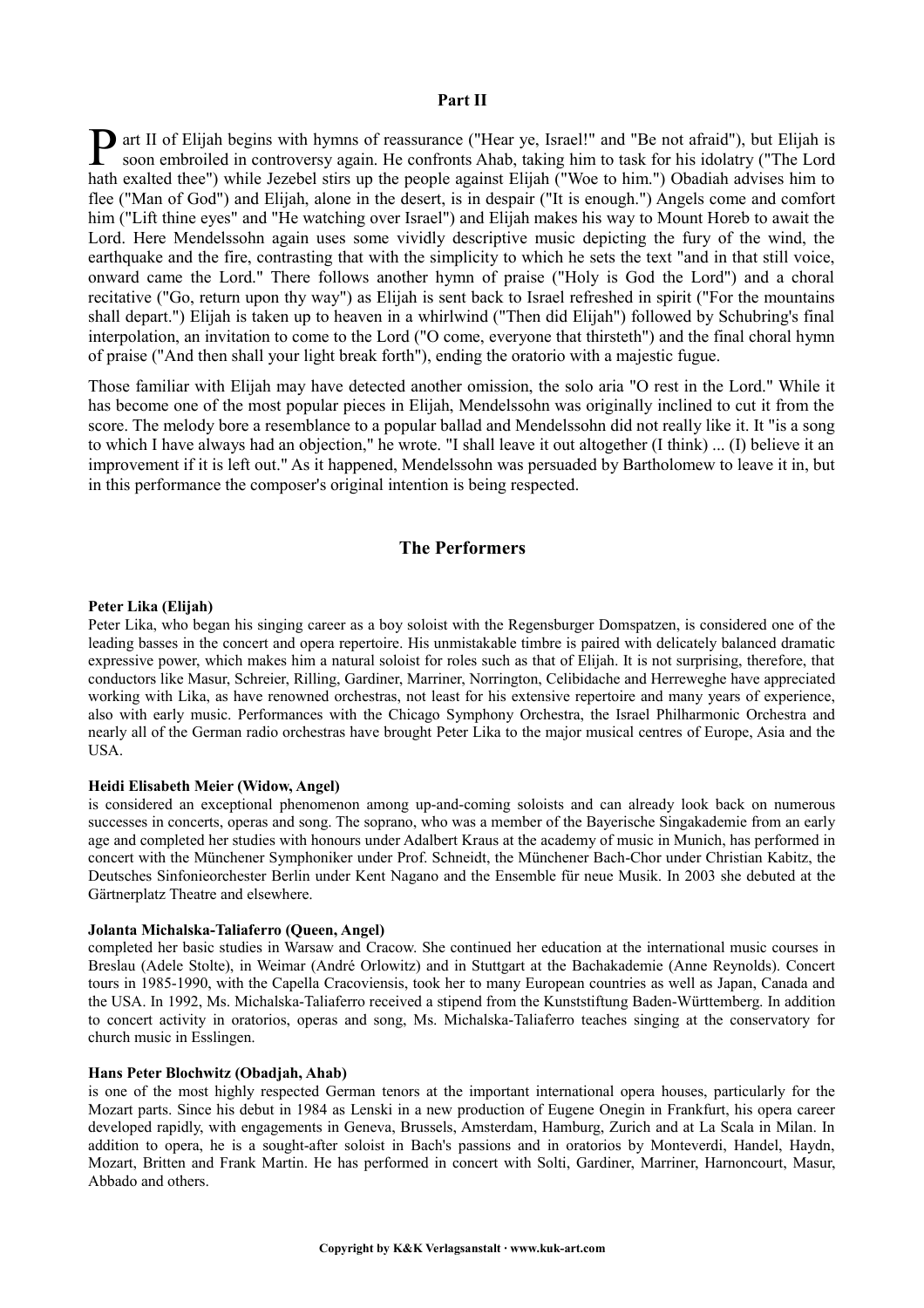# **The Kantorei Maulbronn (Maulbronn Cantor Choir)**

is the large oratorio choir of the monastery in Maulbronn, founded in 1948. In addition to regular participation in the services at the monastery, the performance of great oratorios is the focus of its choral work. Their concert activity with renowned orchestras and soloists in Germany and abroad demonstrates the high quality of this ambitious amateur choir. The German television station ZDF has done a portrait of the Kantorei, and the choir has participated in live radio recordings for the SDR and Deutschlandfunk.

#### **Jürgen Budday (Conductor)**

is artistic director and founder of the Maulbronn Chamber Choir. He studied church music and musicology at the Academy of Music in Stuttgart from 1967 to 1974 and, since 1979, he has taught at the Evangelical Seminar in Maulbronn. This also involved his taking over as artistic director of the Maulbronn Monastery Concerts and the cantor choir. In 1992, he was named Director of Studies, in 1995 came the appointment as Director of Church Music and in 1998 he was awarded the "Bundesverdienstkreuz" (German Cross of Merit) as well as the Bruno-Frey Prize from the State Academy in Ochsenhausen for his work in music education. At the Prague International Choir Festival, Jürgen Budday received an award as best director and, since 2002, he has also held the chair of the Choral Committee with the German Music Council. Jürgen Budday has started a cycle of Handel oratorios that is planned to span several years, which involves working with soloists like Emma Kirkby, Michael Chance, Nancy Argenta and Mark Le Brocq (to name but a few). The live recordings of these performances, that have received the highest praise from reviewers, has won him international recognition. Till these days 10 oratorios by G.F.Handel are documented on discs.

*"No conductor and no choir have so consistently recorded so many Handel oratorios as Jürgen Budday and his Maulbronn Chamber Choir."* (Dr. Karl Georg Berg, Handel Memoranda Halle 2008)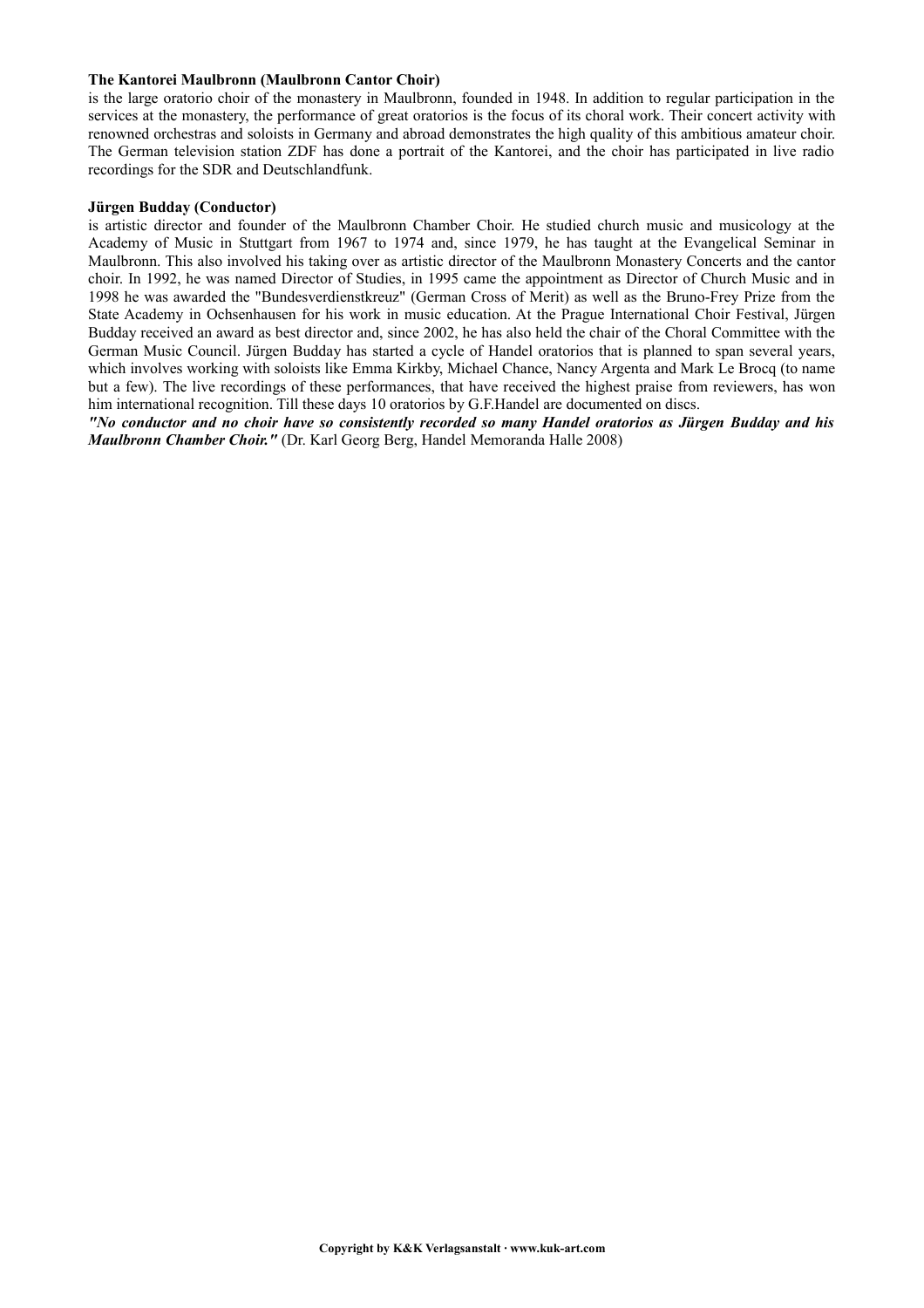# Felix Mendelssohn Bartholdy Oratorium Elias

### **Erster Teil ~ CD I**

#### **1. Einleitung**

Elias

So wahr der Herr, der Gott Israels lebet, vor dem ich stehe: Es sollen diese Jahre weder Tau noch Regen kommen, ich sage es denn.

#### **2. Ouvertüre**

# Klage, Gebet und Verheissung Moan, prayer and promise

#### **3. No. 1 ~ Chor**

Chor (Das Volk)

Hilf, Herr! Hilf, Herr! willst du uns denn gar vertilgen? Die Ernte ist vergangen, der Sommer ist dahin. Und uns ist keine Hilfe gekommen. Will denn der Herr nicht mehr Gott sein in Zion?

#### Chor-Rezitativ

Die Tiefe ist versieget und die Ströme sind vertrocknet. Dem Säugling klebt die Zunge am Gaumen vor Durst. Die jungen Kinder heischen Brot und da ist niemand, der es ihnen breche!

#### **4. No. 2 ~ Duett mit Chor**

Chor (Das Volk) Herr, höre unser Gebet!

Zwei Frauen (Sopran I und II) Zion streckt ihre Hände aus, und da ist niemand, der sie tröste.

#### **5. No. 3 ~ Rezitativ**

Obadiah

Zerreißet eure Herzen, und nicht eure Kleider! Um unsrer Sünde willen hat Elias den Himmel verschlossen, durch das Wort des Herrn. So bekehret euch zu dem Herrn, eurem Gott, denn er ist gnädig, barmherzig, geduldig und von großer Güte, und reut ihn bald der Strafe.

# **6. No. 4 ~ Arie (Obadjah)**

Obadjah

"So ihr mich von ganzem Herzen suchet, so will ich mich finden lassen", spricht unser Gott. Ach! daß ich wüßte, wie ich ihn finden und zu seinem Stuhle kommen möchte!

# **7. No. 5 ~ Chor**

Chor (Das Volk)

Aber der Herr sieht es nicht, er spottet unser! Der

# Felix Mendelssohn Bartholdy Oratorio Elijah

# **Part I ~ Disc 1**

#### **1. Introduction: As God The Lord**

Elijah

As God the Lord of Israel liveth, before whom I stand: There shall not be dew nor rain these years, but according to my word.

#### **2. Overture**

#### **3. No. 1 ~ Chorus**

The People

Help, Lord! Wilt Thou quite destroy us! The harvest now is over, the summer days are gone, and yet no power cometh to help us! Will then the Lord be no more God in Zion?

#### Recitative (The People)

The deeps afford no water! And the rivers are exhausted! The suckling's tongue now cleaveth for thirst to his mouth! The infant children ask for bread! And there is no one breaketh it to feed them!

#### **4. No. 2 ~ Duet with Chorus**

The People Lord, bow Thine ear to our prayer

Two Women

Zion spreadeth her hands for aid, and there is neither help nor comfort.

#### **5. No. 3 ~ Recitative**

Obadiah

Ye people, rend your hearts and not your garments for your transgressions: the prophet Elijah hath sealed the heavens through the word of God. I therefore say to ye: forsake your idols, return to God; for He is slow to anger, and merciful, and kind, and gracious, and repenteth Him of the evil.

# **6. No. 4 ~ Aria**

Obadiah

"If with all your hearts ye truly seek Me, ye shall ever surely find Me." Thus saith our God. Oh! that I knew where I might find Him, that I might even come before His presence!

#### **7. No. 5 ~ Chorus**

The People Yet doth the Lord see it not, He mocketh at us; His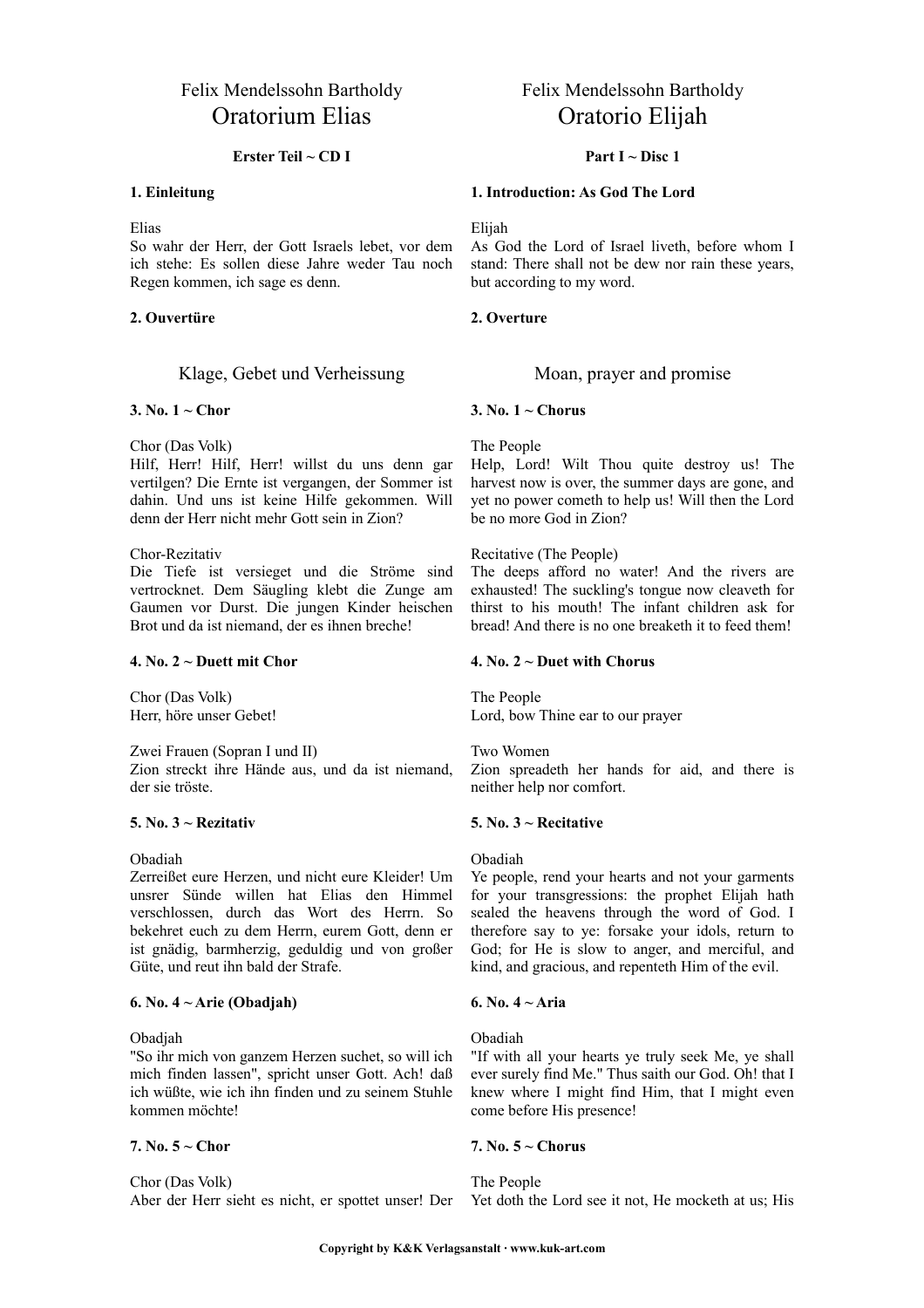Fluch ist über uns gekommen, er wird uns verfolgen, bis er uns tötet. "Denn ich bin der Herr, dein Gott, ich bin ein eifriger Gott, der da heimsucht der Väter Missetat an den Kindern, bis ins dritte und vierte Glied derer, die mich hassen. Und tue Barmherzigkeit an vielen Tausenden, die mich lieb haben und meine Gebote halten."

# Wunder der Erweckung Miracle of the revival

# **8. No. 6 ~ Rezitativ (Ein Engel)**

Ein Engel

Elias! Gehe hinweg von hinnen und wende dich gen Morgen, und verbirg dich am Bache Crith! Du sollst vom Bache trinken und die Raben werden dir das Brot bringen des Morgens und des Abends, nach dem Wort deines Gottes.

#### **9. No. 7 ~ Doppel-Quartett (Die Engel) & Rezit.**

#### Die Engel

Denn er hat seinen Engeln befohlen über dir, dass sie dich behüten auf allen deinen Wegen. Daß sie dich auf Händen tragen und du deinen Fuß nicht an einen Stein stoßest.

# Ein Engel

Nun auch der Bach vertrocknet ist, Elias, mache dich auf, gehe gen Zarpath und bleibe daselbst! Denn der Herr hat daselbst einer Witwe geboten, daß sie dich versorge. Das Mehl im Cad soll nicht verzehret werden und dem Ölkruge soll nichts mangeln, bis auf den Tag, da der Herr regnen lassen wird auf Erden.

# **10. No. 8 ~ Rezitativ, Arie und Duett**

# Die Witwe

Was hast du an mir getan, du Mann Gottes? Du bist zu mir herein gekommen, daß meiner Missetat gedacht und mein Sohn getötet werde! Hilf mir, du Mann Gottes! Mein Sohn ist krank, und seine Krankheit ist so hart, daß kein Odem mehr in ihm blieb. Ich netze mit meinen Tränen mein Lager die ganze Nacht. Du schaust das Elend, sei du der Armen Helfer! Hilf meinem Sohn! Es ist kein Odem mehr in ihm!

#### Elias

Gib mir her deinen Sohn! Herr, mein Gott, vernimm mein Flehn! Wende dich Herr, und sei ihr gnädig, und hilf dem Sohne deiner Magd! Denn du bist gnädig, barmherzig, geduldig und von großer Güte und Treue! Herr mein Gott, lasse die Seele dieses Kindes wieder zu ihm kommen!

# Die Witwe

Wirst du denn unter den Toten Wunder tun? Es ist kein Odem mehr in ihm!

#### Elias

Herr, mein Gott, lasse die Seele dieses Kindes

curse hath fallen down upon us, His wrath will pursue us till He destroy us. For He, the Lord our God, He is a jealous God, and He visiteth all the fathers' sins on the children to the third and the fourth generation of them that hate Him. His mercies on thousands fall, on all them that love him and keep his commandments.

#### **8. No. 6 ~ Recitative**

#### An Angel

Elijah! Get thee hence, Elijah! Depart and turn thee eastward: thither hide thee by Cherith's brook. There shalt thou drink its waters; and the Lord thy God hath commanded the ravens to feed thee there: so do according unto His word.

#### **9. No. 7 ~ Double Quartet & Recitative**

#### Angels

For He shall give His angels charge over thee; that they shall protect thee in all the ways thou goest; that their hands shall uphold and guide thee, lest thou dash thy foot against a stone.

# An Angel

Now Cherith's brook is dried up, Elijah; arise and depart; and get thee to Zarephath; thither abide: for the Lord hath commanded a widow woman there to sustain thee. And the barrel of meal shall not waste, neither shall the cruse of oil fail, until the day that the Lord sendeth rain upon the earth.

# **10. No. 8 ~ Recitative, Aria & Duet**

# The Widow

What have I to do with thee, O man of God? art thou come to me, to call my sin unto remembrance? - to slay my son art thou come hither? Help me, man of God! my son is sick! and his sickness is so sore, that there is no breath left in him! I go mourning all the day long; I lie down and weep at night. See mine affliction. Be thou the orphan's helper!

#### Elijah

Give me thy son. Turn unto her, O lord my God; in mercy help this widow's son! For thou art gracious, and full of compassion, and plenteous in mercy and truth. Lord my God, O let the spirit of this child return, that he again may live.

The Widow

Wilt thou show wonders to the dead? Shall the dead arise and praise thee?

Elijah

Lord my God, O let the spirit of this child return,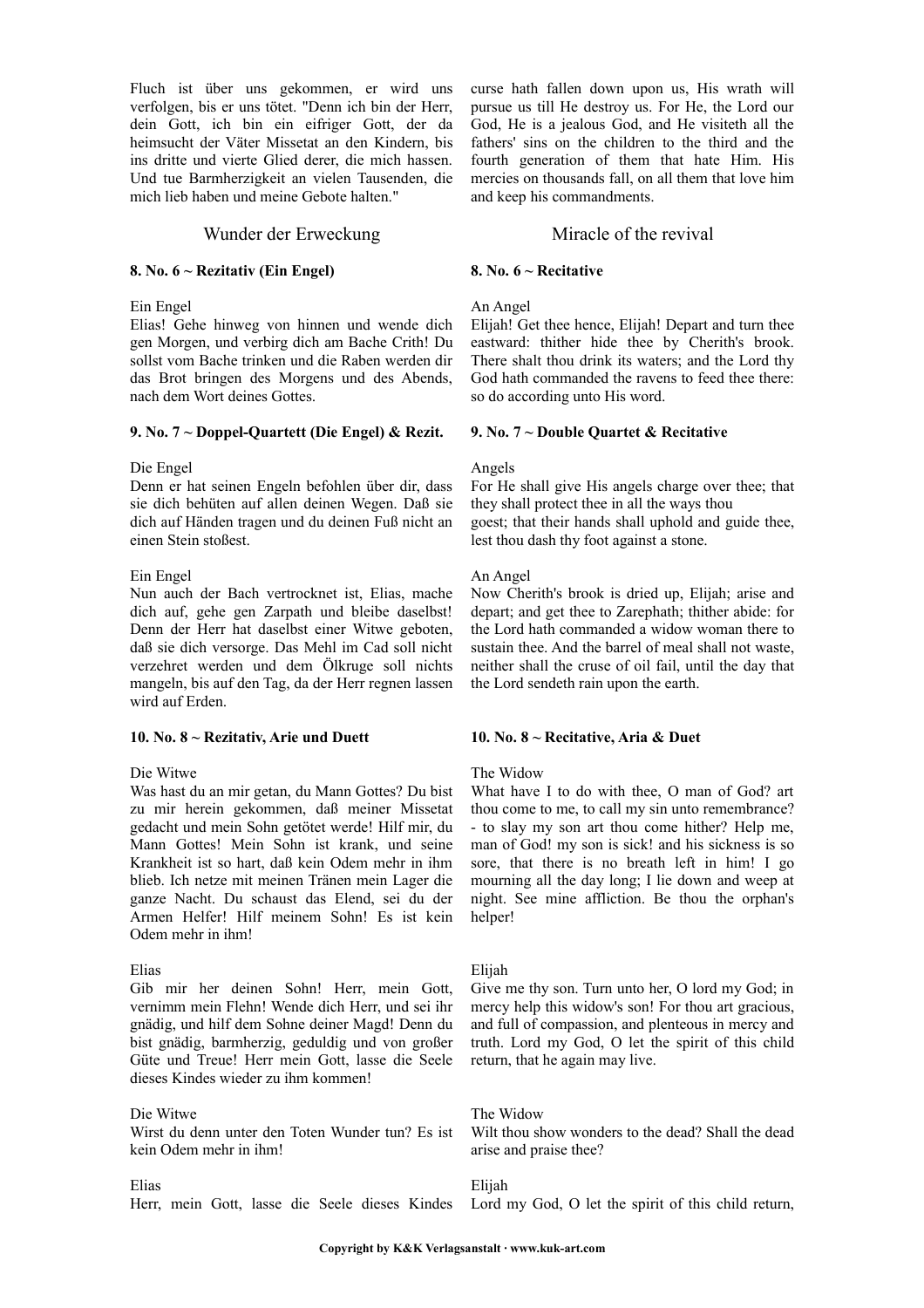wieder zu ihm kommen!

Die Witwe

Werden die Gestorb'nen aufstehn und dir danken?

Elias Herr, mein Gott, lasse die Seele dieses Kindes wieder zu ihm kommen!

# Die Witwe

Der Herr erhört deine Stimme, die Seele des Kindes kommt wieder! Es wird lebendig!

Elias Siehe da, dein Sohn lebet!

# Die Witwe

Nun erkenn ich, daß du ein Mann Gottes bist, und des Herrn Wort in deinem Munde ist Wahrheit. Wie soll ich dem Herrn vergelten alle seine Wohltat, die er an mir tut?

#### Elias

Du sollst den Herrn, deinen Gott lieb haben von ganzem Herzen, von ganzer Seele, von allem Vermögen. Wohl dem, der den Herrn fürchtet!

#### Beide (Duett)

Du sollst den Herrn, deinen Gott lieb haben von ganzem Herzen, von ganzer Seele, von allem Vermögen. Wohl dem, der den Herrn fürchtet!

#### **11. No. 9 ~ Chor**

Chor

Wohl dem, der den Herrn fürchtet und auf seinen Wegen geht. Den Frommen geht das Licht auf in der Finsternis. Den Frommen geht das Licht auf von dem Gnädigen, Barmherzigen und Gerechten.

# Wunder des Feuers Miracle of fire

# **12. No. 10 ~ Rezitativ (Elias) & Chor**

#### Elias

So wahr der Herr Zebaoth lebet, vor dem ich stehe: heute im dritten Jahre will ich mich dem Könige zeigen und der Herr wird wieder regnen lassen auf Erden.

# Ahab

Bist du's, Elias, bist du's, der Israel verwirrt?

# Chor

Du bist's, Elias, du bist's der Israel verwirrt!

# Elias

Ich verwirre Israel nicht, sondern du, König, und deines Vaters Haus damit, daß ihr des Herrn Gebot verlaßt und wandelt Baalim nach. Wohlan! so sende nun hin, und versammle zu mir das ganze Israel auf den Berg Carmel, und alle Propheten Baals und alle Propheten des Hains, die vom Tische der Königin

that he again may live!

The Widow Shall the dead arise, the dead arise and praise thee?

Elijah Lord, my God, let the spirit of this child return, that he again may live!

#### The Widow

The Lord hath heard thy prayer, the soul of my son reviveth! My son reviveth!

Elijah Now behold, thy son liveth!

#### The Widow

Now by this I know that thou art a man of God, and that His word in thy mouth is the truth. What shall I render to the Lord, for all his benefits to me?

#### Elijah

Thou shalt love the Lord thy God; with all thy heart, and with all thy soul, and with all thy might. O blessed are they who fear Him!

#### Both

Thou shalt love the Lord thy God; with all thy heart, and with all thy soul, and with all thy might. O blessed are they who fear Him!

# **11. No. 9 ~ Chorus**

# People

Blessed are the men who fear Him, they ever walk in the way of peace. Through darkness riseth light, light to the upright.

He is gracious, compassionate; He is righteous.

#### **12. No. 10 ~ Recitative & Chorus**

#### Elijah

As God the Lord of Sabaoth liveth, before whom I stand, three years this day fulfilled, I will shew myself unto Ahab; and the Lord will then send rain again upon the earth.

Ahab

Art thou Elijah! Art thou he that troubleth Israel!

The People Thou art Elijah, thou he that troubleth Israel!

# Elijah

I never troubled Israel's peace: it is thou, Ahab, and all thy father's house ye have forsaken God's commands, and thou hast follow'd Baalim. Now send, and gather to me the whole of Israel unto Mount Carmel; there summon the prophets of Baal, and also the prophets of Baal, and also the prophets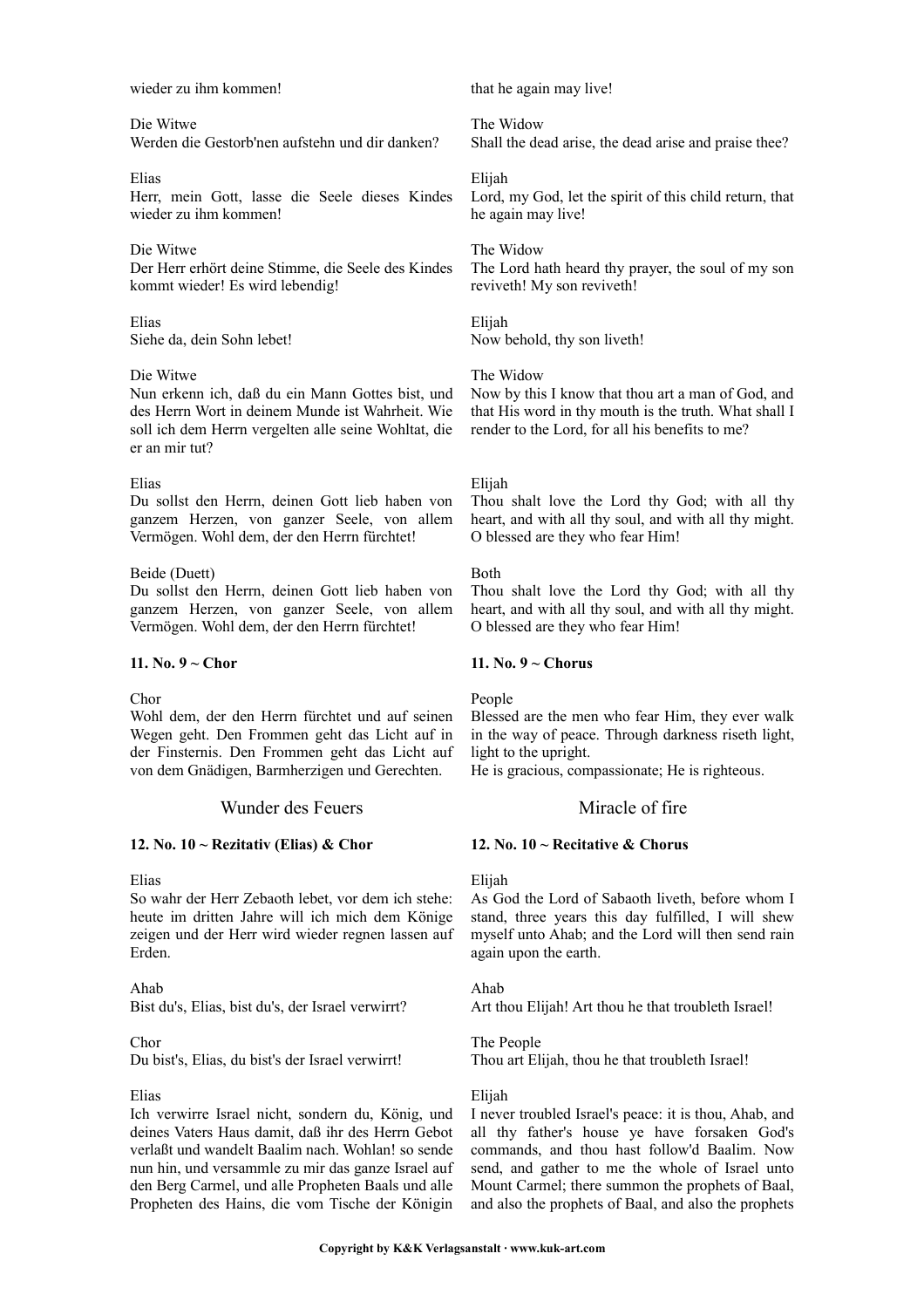essen: da wollen wir sehn, ob Gott der Herr ist.

Chor (Das Volk) Da wollen wir sehn, ob Gott der Herr ist.

#### Elias

Auf denn, ihr Propheten Baals, erwählet einen Farren und legt kein Feuer daran und rufet ihr an den Namen eures Gottes und ich will den Namen des Herrn anrufen; welcher Gott nun mit Feuer antworten wird, der sei Gott.

# Chor (Das Volk)

Ja, welcher Gott nun mit Feuer antworten wird, der sei Gott.

#### Elias

Ruft euren Gott zuerst, denn eurer sind viele. Ich aber bin allein übergeblieben, ein Prophet des Herrn. Ruft eure Feldgötter, und eure Berggötter!

#### **13. No. 11 ~ Chor**

Chor (Die Propheten Baals)

Baal, erhöre uns! Wende dich zu unserm Opfer, Baal erhöre uns! Höre uns, mächtiger Gott! Baal erhöre uns! Send uns dein Feuer, und vertilge den Feind!

#### **14. No. 12 ~ Rezitativ (Elias) & Chor**

Elias

Rufet lauter! Denn er ist ja Gott, er dichtet, oder er hat zu schaffen, oder ist über Feld, oder schläft er vielleicht, daß er aufwache. Rufet lauter!

Chor (Die Proheten Baals) Baal, erhöre uns, wache auf! Warum schläfst du?

# **15. No. 13 ~ Rezitativ (Elias) & Chor**

Elias

Rufet lauter! Er hört euch nicht! Ritzt euch mit Messern und mit Pfriemen nach eurer Weise! Hinkt um den Altar, den ihr gemacht! Rufet und weissagt! Da wird keine Stimme sein, keine Antwort, kein Aufmerken.

Chor (Die Propheten Baals) Baal! Baal! Gib uns Antwort, Baal! Siehe, die Feinde verspotten uns! Gib uns Antwort!

Elias Kommt her, alles Volk, kommt her zu mir

# **16. No. 14 ~ Arie (Elias)**

Elias

Herr, Gott Abrahams, Isaaks und Israels, laßt heut Lord God of Abraham, Isaac and Israel, this day let kund werden, daß du Gott bist und ich dein Knecht. it be known that Thou art God, and that I am Thy

of the groves who are house feasted at Jezebel's table. Then we shall see whose God is the Lord.

The People And then we shall see whose God is the Lord.

## Elijah

Rise then, ye priests of Baal; select and slay a bullock, and put no fire under it; uplift your voices and call the god ye worship; and the god who by fire shall answer, let him be God.

#### The People

Yea, and the God who by fire shall answer, let him be God.

#### Elijah

Call first upon your god, your numbers are many. I, even I only, remain one prophet of the Lord. Invoke your forest gods, and mountain deities.

#### **13. No. 11 ~ Chorus**

#### Prophets of Baal

Baal, we cry to thee, hear and answer us! Heed the sacrifice we offer! Hear us, Baal! Hear, mighty god! Baal, oh answer us! Baal, let thy flames fall and vanquish the foe!

#### **14. No. 12 ~ Recitative & Chorus**

Elijah

Call him louder, for he is a god! He talketh, or he is pursuing, or he is in a journey; or, peradventure, he sleepeth: so awaken him! Call him louder, call him louder!

Prophets of Baal Hear our cry, o Baal, now arise! Wherefore slumber?

#### **15. No. 13 ~ Recitative & Chorus**

Elijah

Call him louder! He heareth not. With knives and lancets cut yourselves after your manner. Leap upon the altar ye have made, call him and prophesy! Not a voice will answer you: none will listen, none heed you.

Prophets of Baal Baal! Baal! Hear and answer, Baal! Mark how the scorner derideth us!

Elijah Draw near, all ye people, come to me!

# **16. No. 14 ~ Aria**

Elijah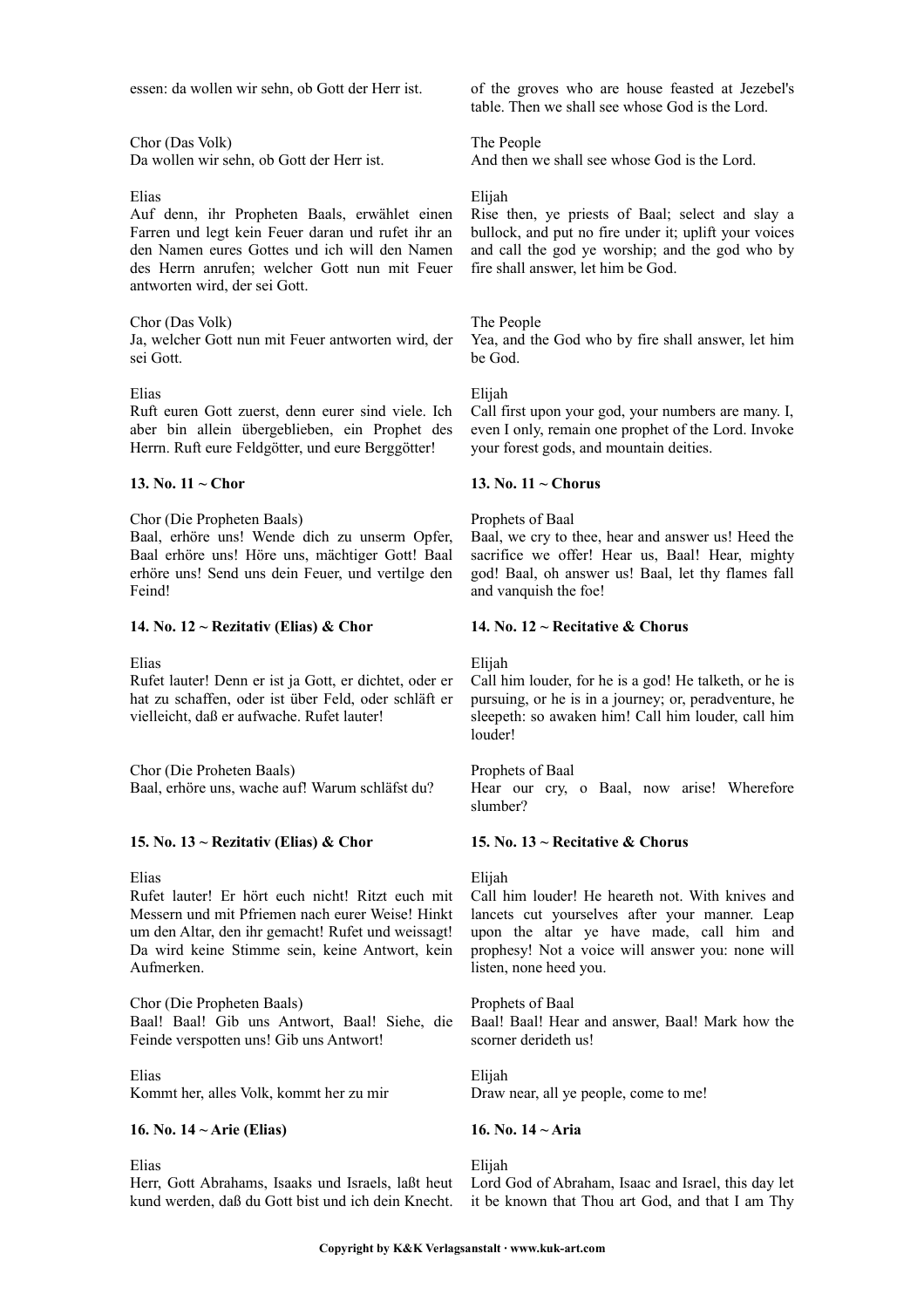Herr, Gott Abrahams! Und daß ich solches alles nach deinem Worte getan! Erhöre mich, Herr, erhöre mich! Herr, Gott Abrahams, Isaaks und Israels, erhöre mich, Herr, erhöre mich! Daß dies Volk wisse, daß du der Herr Gott bist, daß du ihr Herz danach bekehrest!

#### **17. No. 15 ~ Solo-Quartett**

#### Die Engel

Wirf dein Anliegen auf den Herrn, der wird dich versorgen, und wird den Gerechten nicht ewiglich in Unruhe lassen. Denn seine Gnade reicht so weit der Himmel ist, und keiner wird zu Schanden, der seiner harret.

#### **18. No. 16 ~ Rezitativ (Elias)**

#### Elias

Der du deine Diener machst zu Geistern, und deine Engel zu Feuerflammen, sende sie herab!

#### Chor (Das Volk)

Das Feuer fiel herab! Die Flamme fraß das Brandopfer! Fallt nieder auf euer Angesicht! Der Herr ist Gott! Der Herr, unser Gott, ist ein einiger Herr, und es sind keine andern Götter neben ihm.

# Elias

Greift die Propheten Baals, daß ihrer keiner entrinne, führt sie hinab an den Bach, und schlachtet sie daselbst!

Chor (Das Volk) Greift die Propheten Baals, daß ihrer keiner entrinne!

# **19. No. 17 ~ Arie (Elias)**

#### Elias

Ist nicht des Herrn Wort wie ein Feuer, und wie ein Hammer, der Felsen zerschlägt? Gott ist ein rechter Richter, und ein Gott, der täglich droht. Will man sich nicht bekehren, so hat er sein Schwert gewetzt, und seinen Bogen gespannt, und zielet!

# **20. No. 18 ~ Arioso (Alt Solo)**

# Alt

Weh ihnen, daß sie von mir weichen! Sie müssen verstöret werden, denn sie sind abtrünnig von mir geworden. Ich wollte sie wohl erlösen, wenn sie nicht Lügen wider mich lehrten. Ich wollte sie wohl erlösen, aber sie hören es nicht. Weh ihnen!

# Wunder des Regens Miracle of the rain

# **21. No. 19 ~ Rezitativ (Obadjah & Elias)**

Obadjah

Hilf deinem Volk, du Mann Gottes! Es ist ja doch

servant! Lord God of Abraham! Oh shew to all this people that I have done these things according to Thy word. Oh hear me, Lord, and answer me! Lord God of Abraham, Isaac and Israel, oh hear me and answer me, and shew this people that Thou art Lord God. And let their hearts again be turned!

#### **17. No. 15 ~ Solo-Quartet**

## Angels

Cast thy burden upon the Lord, and he shall sustain thee. He never will suffer the righteous to fall: He is at thy right hand. Thy mercy, Lord, is great, and far above the heavens. Let none be made ashamed, that wait upon Thee!

#### **18. No. 16 ~ Recitative & Chorus**

#### Elijah

O Thou, who makest Thine angels spirits; Thou, whose ministers are flaming fires: let them now descend!

# The People

The fire descends from heaven! The flames consume his offering! Before Him upon your faces fall! The Lord is God, the Lord is God! O Israel hear! Our God is one Lord, and we will have no other gods before the Lord.

# Elijah

Take all the prophets of Baal, and let not one of them escape you. Bring them down to Kishon's brook, and there let them be slain.

#### The People

Take all the prophets of Baal and let not one of them escape us: bring all and slay them!

# **19. No. 17 ~ Aria**

# Elijah

Is not His word like a fire, and like a hammer that breaketh the rock into pieces! For God is angry with the wicked every day. And if the wicked turn not, the Lord will whet His sword; and He hath bent His bow, and made it ready.

#### **20. No. 18 ~ Arioso (Alto Solo)**

# Alto

Woe unto them that forsake Him! Destruction shall fall upon them, for they have transgressed against Him. Though they are by Him redeemed, yet they have spoken falsely against Him.

# **21. No. 19 ~ Recit. (Obadiah & Elijah) & Chorus**

Obadiah

O man of God, help thy people! Among the idols of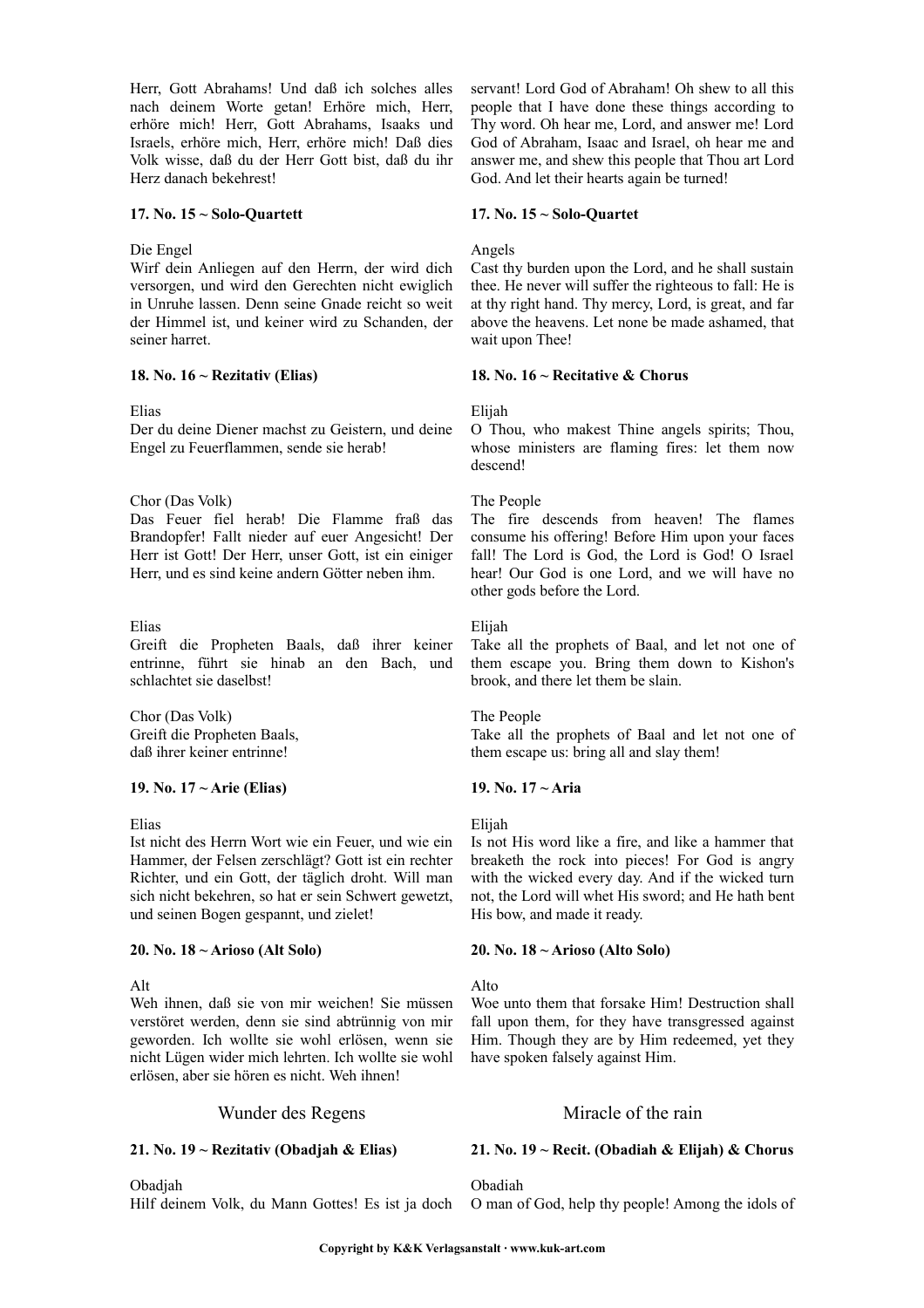unter den Heiden Götzen keiner, der Regen könnte geben, so kann der Himmel auch nicht regnen, denn Gott allein kann solches alles tun.

#### Elias

Oh Herr, du hast nun Feinde verworfen und zerschlagen! So schaue nun vom Himmel herab, und wende die Not deines Volkes. Öffne den Himmel und fahre herab! Hilf deinem Knecht, o du, mein Gott!

#### Chor (Das Volk)

Öffne den Himmel und fahre herab! Hilf deinem Knecht, o du, mein Gott!

#### Elias

Gehe hinauf, Knabe, und schaue zum Meere zu, ob der Herr mein Gebet erhört.

Der Knabe Ich sehe nichts, der Himmel ist ehern über meinem Haupte.

#### Elias

Wenn der Himmel verschlossen wird, weil sie an dir gesündigt haben, und sie werden beten und deinen Namen bekennen und sich von ihren Sünden bekehren, so wollest du ihnen gnädig sein, hilf deinem Knecht, o du mein Gott!

Chor (Das Volk) So wollest du uns gnädig sein, hilf deinem Knecht, o du, mein Gott!

Elias Gehe wieder hin und schaue zum Meere zu.

# Der Knabe

Ich sehe nichts, die Erde ist eisern unter mir!

#### Elias

Rauscht es nicht, als wollte es regnen! Siehest du noch nichts vom Meere her?

Der Knabe Ich sehe nichts!

# Elias

Wende dich zum Gebet deines Knechts, zu seinem Fleh'n, Herr! Herr, du mein Gott! Wenn ich rufe zu dir, Herr mein Hort, so schweige nicht! Gedenke Herr an deine Barmherzigkeit!

# Der Knabe

Es gehet eine kleine Wolke auf aus dem Meere, wie eines Mannes Hand. Der Himmel wird schwarz von Wolken und Wind; es rauschet stärker und stärker.

Chor (Das Volk) Danket dem Herrn, denn er ist freundlich.

Elias

the Gentiles, are there any that can command the rain, or cause the heavens to give their showers! The Lord our God alone can do these things.

#### Elijah

O Lord, Thou hast overthrown Thine enemies and destroyed them. Look down on us from heaven, o Lord; regard the distress of Thy people. Open the heavens and send us relief. Help, help Thy servant now, o God!

#### The People

Open the heavens and send us relief. Help, help Thy servant now, o God!

#### Elijah

Go up now, child, and look toward the sea. Hath my prayer been heard by the Lord!

#### The Child

There is nothing. The heavens are as brass, they are as brass above me.

#### Elijah

When the heavens are closed up because they have sinned against Thee: yet if they pray and confess Thy name, and turn away from their sins when Thou dost afflict them: then hear from heaven, and forgive the sin. Help, send Thy servant help, o God!

#### The People

Then hear from heaven, and forgive the sin. Help, send Thy servant help, o God!

Elijah Go up again, and still look towards the sea.

The Child There is nothing. The earth is as iron under me

#### Elijah

Hearest thou no sound of rain! Seest thou nothing arise from the deep!

The Child No: there is nothing.

#### Elijah

Have respect to the prayer of Thy servant, o Lord, my God! Unto Thee will I cry, Lord, my rock, be not silent to me! And Thy great mercies remember, Lord.

# The Child

Behold, a little cloud ariseth now from the waters; it is like a man's hand! The heavens are black with cloud and with wind; the storm rusheth louder and louder!

The People Thanks be to God for all His mercies.

Elijah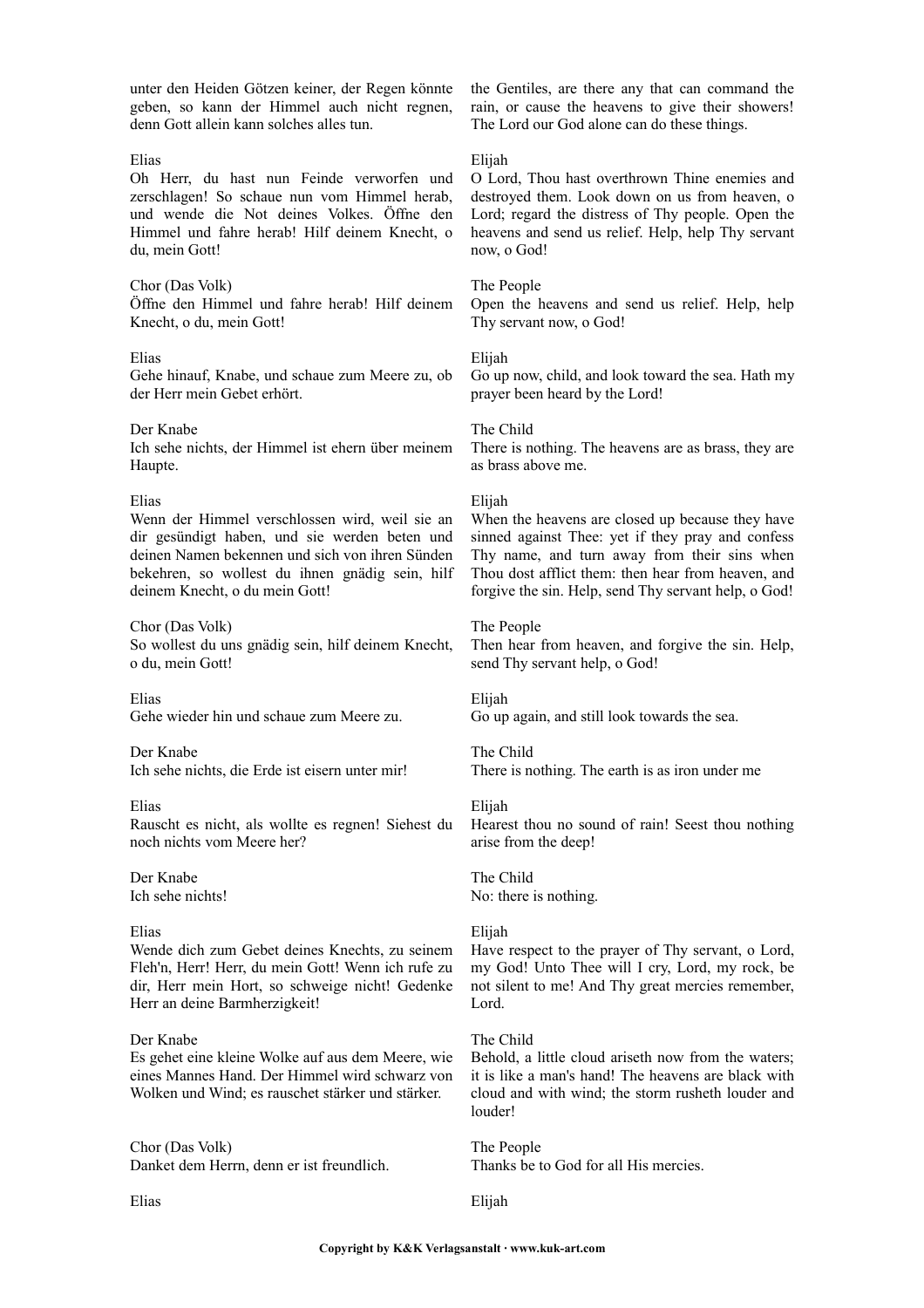Danket dem Herrn, denn er ist freundlich, und seine Güte währet ewiglich.

# **22. No. 20 ~ Chor**

#### Chor (Das Volk)

Dank sei dir Gott, du tränkest das durst'ge Land. Die Wasserströme erheben sich, sie erheben ihr Brausen. Die Wasserwogen sind groß und brausen gewaltig. Doch der Herr ist noch größer in der Höhe.

# Felix Mendelssohn Bartholdy Oratorium Elias

# **Teil II ~ Disc 2**

#### **1. No. 21 ~ Arie (Sopran Solo)**

# Sopran

Höre, Israel, höre des Herrn Stimme! Ach, daß du merkest auf sein Gebot. Aber wer glaubt unsrer Predigt, und wem wird der Arm des Herrn geoffenbart?

#### Rezitativ

So spricht der Herr, der Erlöser Israels, sein Heiliger zum Knecht, der unter den Tyrannen ist, so spricht der Herr:

# Arie

Ich bin euer Tröster. Weiche nicht, denn ich bin dein Gott, ich stärke dich! Wer bist du denn, daß du dich vor Menschen fürchtest, die doch sterben, und vergissest des Herrn, der dich gemacht hat, der den Himmel ausbreitet, und die Erde gründet, wer bist du denn?

#### **2. No. 22 ~ Chor**

Chor

Fürchte dich nicht, spricht unser Gott, ich bin mit dir, ich helfe dir, denn ich bin der Herr, dein Gott, der zu dir spricht: Fürchte dich nicht! Ob tausend fallen zu deiner Seite und zehentausend zu deiner Rechten, so wird es doch dich nicht treffen.

# **3. No. 23 ~ Rezitativ und Chor**

Elias

Der Herr hat dich erhoben aus dem Volk und dich zum König über Israel gesetzt. Aber du, Ahab, hast Übel getan über alle, die vor dir gewesen sind. Es Thanks be to God! For He is gracious; and His mercy endureth for evermore!

## **22. No. 20 ~ Chorus**

## The People

Thanks be to God! He quencheth the thirsty land. The waters gather, they rush along, they are lifting their voices. The stormy billows are high, their fury is mighty. But the Lord is above them and almighty.

# Felix Mendelssohn Bartholdy Oratorio Elijah

# **Part II ~ Disc 2**

# Mahnung und Zuspruch Exhortation and encouragement

#### **1. No. 21 ~ Aria**

#### Soprano

Hear ye, Israel, hear what the Lord speaketh:'Oh, hadst thou heeded my commandments'Who hath believed our report! To whom is the arm of the Lord revealed!

Recitative

Thus saith the Lord, the Redeemer of Israel, and His Holy One to him oppressed by tyrants, thus saith the Lord:

#### Aria

I am He that comforteth. Be not afraid, for I am thy God! I will strengthen thee! Say, who art thou, that thou art afraid of a man that shall die; and forgettest the Lord thy Maker, who hath stretched forth the heavens, and laid the earth's foundations? Say, who art thou!'

# **2. No. 22 ~ Chorus**

#### Chorus

Be not afraid,' saith God the Lord,'be not afraid, thy help is near!' God, the Lord, thy God, saith unto thee:'Be not afraid!' Though thousands languish and fall beside thee, and tens of thousands around thee perish, yet still it shall not come nigh thee.

# Bedrohung und Rückzug des Elias Retirement and withdrawal of Elijah

#### **3. No. 23 ~ Recitative and Chorus**

# Elijah

The Lord hath exalted thee from among the people: and over his people Israel hath made thee king.But thou, Ahab, hast done evil to provoke him to anger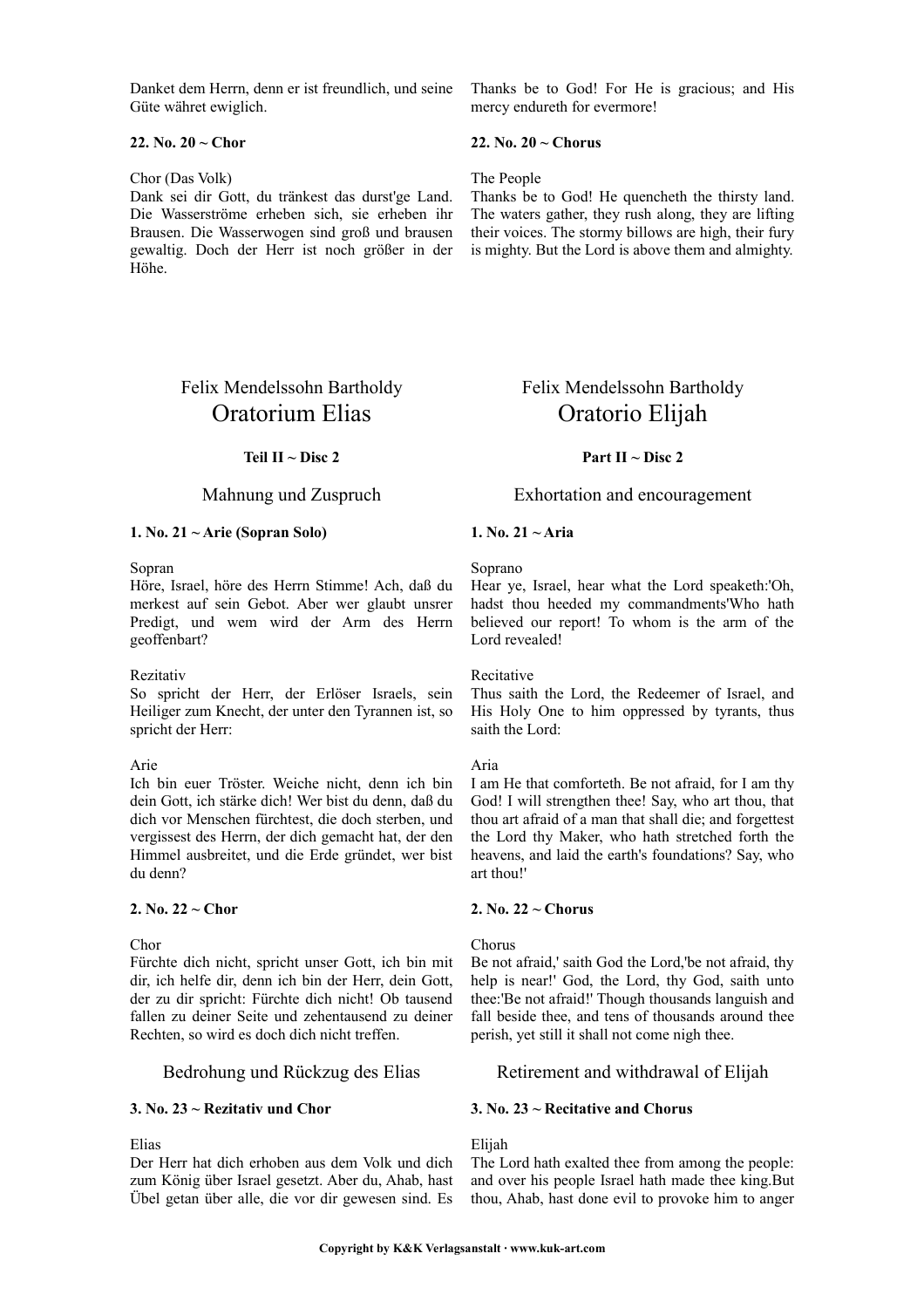war dir ein Geringes, daß du wandeltest in der Sünde Jerobeams und machtest dem Baal einen Hain, den Herrn, den Gott Israels, zu erzürnen; du hast totgeschlagen und fremdes Gut genommen! Und der Herr wird Israel schlagen, wie ein Rohr im Wasser bewegt wird, und wird Israel übergeben, um eurer Sünde willen.

Die Königin Habt ihr's gehört, wie er geweissagt hat wider dieses Volk?

Chor (Das Volk) Wir haben es gehört!

Die Königin Wie er geweissagt hat wider den König in Israel?

Chor (Das Volk) Wir haben es gehört!

#### Die Königin

Warum darf er weissagen im Namen des Herrn? Was wäre für ein Königreich in Israel, wenn Elias Macht hätte über des Königs Macht? Die Götter tun mir dies und das, wenn ich nicht morgen um diese Zeit seiner Seele tue, wie dieser Seelen einer, die er geopfert hat am Bache Kison.

Chor (Das Volk) Er muß sterben!

Die Königin Er hat die Propheten Baals getötet.

Chor (Das Volk) Er muß sterben!

Die Königin Er hat sie mit dem Schwert erwürgt.

Chor (Das Volk) Er hat sie erwürgt.

Die Königin Er hat den Himmel verschlossen.

Chor (Das Volk) Er hat den Himmel verschlossen.

Die Königin Er hat die teure Zeit über uns gebracht.

Chor (Das Volk) Er hat die teure Zeit über uns gebracht.

Die Königin So ziehet hin und greift Elias, er ist des Todes schuldig. Tötet ihn, laßt uns ihm tun, wie er getan hat.

above all that were before thee: as if it had been a light thing to walk in the sins of Jeroboam. Thou hast made a grove and an altar to Baal, and served him and worshipped him. Thou hast killed the righteous, and also taken possession. And the Lord shall smite all Israel, as a reed is shaken in the water; and He shall give Israel up, and thou shalt know He is the Lord.

#### The Queen

Have ye not heard he hath prophesied against all Israel?

Chorus We heard it with our ears.

The Queen Hath he not prophesied also against the King of Israel?

Chorus We heard it with our ears.

#### The Queen

And why hath he spoken in the name of the Lord? Doth Ahab govern the kingdom of Israel while Elijah's power is greater than the king's? The gods do so to me, and more; if, by tomorrow about this time, I make not his life as the life of one of them whom he hath sacrificed at the Brook of Kishon!

Chorus He shall perish!

The Queen Hath he not destroyed Baal's prophets?

Chorus He shall perish!

The Queen Yea, by the sword he destroyed them all!

Chorus He destroyed them all!

The Queen He also closed the heavens!

Chorus He also closed the heavens!

The Queen And called down a famine upon the land.

Chorus And called down a famine upon the land.

The Queen So go ye forth and seize Elijah, for he is worthy to die; slaughter him! do unto him as he hath done!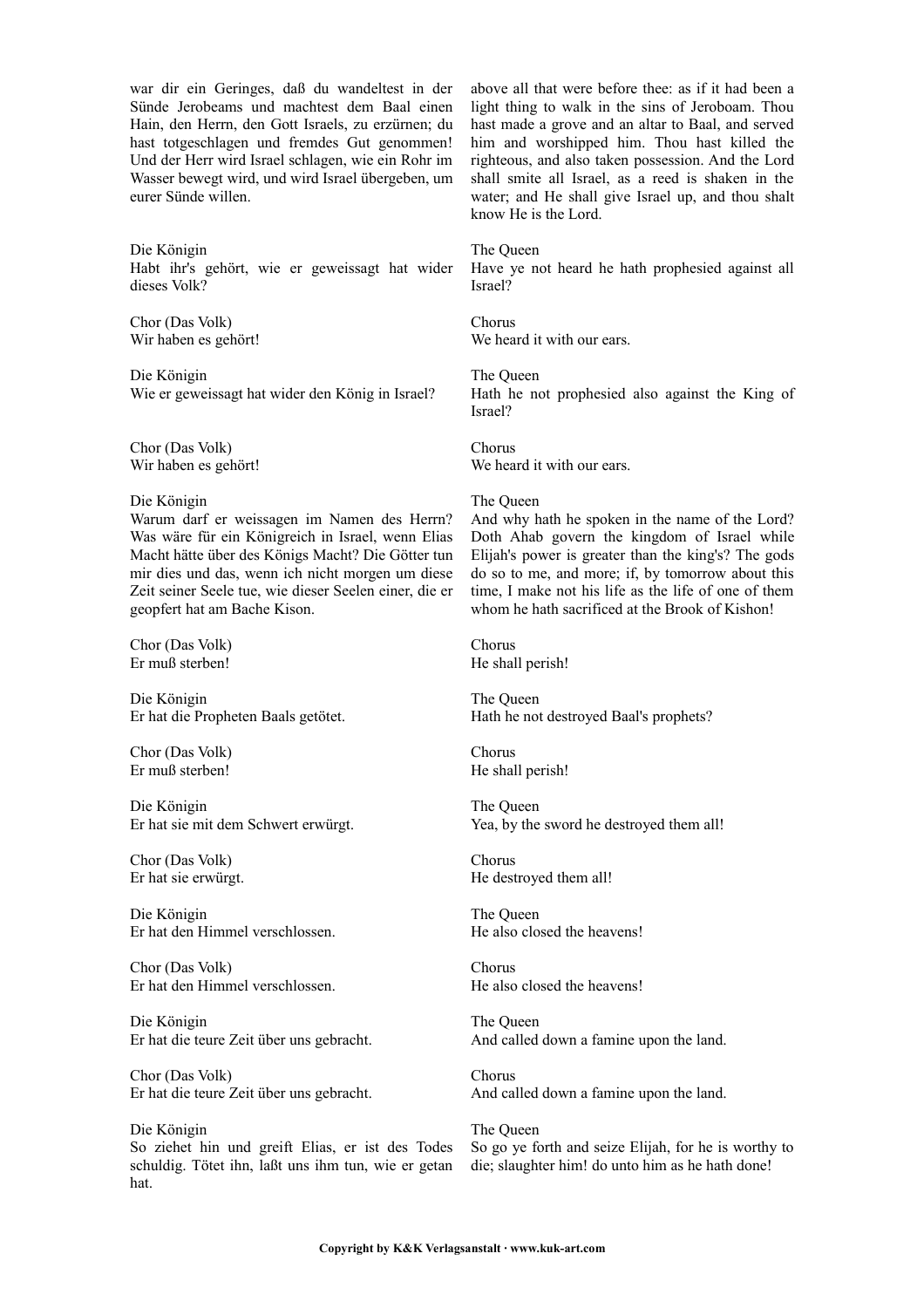#### 4. No. 24 ~ Chor

#### Chor (Das Volk)

Wehe ihm, er muß sterben! Warum darf er den Himmel verschließen? Warum darf er weissagen im Namen des Herrn? Dieser ist des Todes schuldig! Wehe ihm, er muß sterben, denn er hat geweissagt wider diese Stadt, wie wir mit unsern Ohren gehört. So ziehet ihn, greifet ihn, tötet ihn!

# **5. No. 25 ~ Rezitativ (Obadjah) & Duett**

## Obadjah

Du Mann Gottes, laß meine Rede etwas vor dir gelten! So spricht die Königin: "Elias ist des Todes schuldig". Und sie sammeln sich wider dich, sie stellen deinem Gange Netze, und ziehen aus, daß sie dich greifen, daß sie dich töten! So mache dich auf und wende dich von ihnen, gehe hin in die Wüste! Der Herr, dein Gott wird selber mit dir wandeln, er wird die Hand nicht abtun, noch dich verlasen. Ziehe hin und segne uns auch!

#### Elias

Sie wollen sich nicht bekehren! Bleibe hier, du Knabe, der Herr sei mit euch! Ich gehe hin in die Wüste.

#### **6. No. 26 ~ Arie (Elias)**

#### Elias

Es ist genug! So nimm nun, Herr, meine Seele! Ich bin nicht besser denn meine Väter. Ich begehre nicht mehr zu leben, denn meine Tage sind vergeblich gewesen. Ich habe geeifert um den Herrn, um den Gott Zebaoth, denn die Kinder Israels haben deinen Bund verlassen, deine Altäre haben sie zerbrochen, deine Propheten mit dem Schwert erwürgt. Und ich bin allein übrig geblieben und sie steh'n danach, daß sie mir mein Leben nehmen. Es ist genug! So nimm nun, Herr, meine Seele! Ich bin nicht besser denn meine Väter.

# **7. No. 27 ~ Rezitativ (Tenor Solo)**

#### Tenor

Siehe, er schläft unter dem Wacholder in der Wüste, aber die Engel des Herrn lagern sich um die her, so ihn fürchten.

# **8. No. 28 ~ Terzett (Die Engel)**

#### Drei Engel

Hebe deine Augen auf zu den Bergen, von welchen dir Hilfe kommt. Deine Hilfe kommt vom Herrn, der Himmel und Erde gemacht hat. Er wird deinen Fuß nicht gleiten lasen, und der dich behütet, schläft nicht.

#### **9. No. 29 ~ Chor**

Chor

#### **4. No. 24 ~ Chorus**

#### Chorus (The People)

Woe to him, he shall perish; for he closed the heavens! And why hath he spoken in the name of the Lord? Let the guilty prophet perish! He hath spoken falsely against our land and us, as we have heard with our ears. So go ye forth; seize on him! He shall die!

## **5. No. 25 ~ Duet**

## Obadiah

Man of God, now let my words be precious in thy sight. Thus saith Jezebel: "Elijah is worthy to die". So the mighty gather against thee, and they have prepared a net for thy steps; that they may seize thee, that they may slay thee. Arise then, and hasten for thy life; to the wilderness journey. The Lord thy God doth go with thee: He will not fail thee, He will not forsake thee. Now begone, and bless me also.

# Elijah

Though stricken, they have not grieved! Tarry here my servant: the Lord be with thee. I journey hence to the wilderness.

# **6. No. 26 ~ Aria**

#### Elijah

It is enough! O Lord, now take away my life, for I am not better than my fathers! I desire to live no longer: now let me die, for my days are but vanity. I have been very jealous for the Lord God of Hosts, for the children of Israel have broken Thy covenant, and thrown down Thine altars, and slain all Thy prophets, slain them with the sword. And I, even I only am left: and they seek my life to take it away! It is enough! O Lord, now take away my life, for I am not better than my fathers!

# **7. No. 27 ~ Aria**

# Tenor

See, now he sleepeth beneath a juniper tree in the wilderness, but the angels of the Lord encamp round about all them that fear Him.

#### **8. No. 28 ~ Trio**

#### The Angels

Lift thine eyes to the mountains, whence cometh help. Thy help cometh from the Lord, the Maker of heaven and earth. He hath said, thy foot shall not be moved, thy Keeper will never slumber

#### **9. No. 29 ~ Chorus**

Chorus

Siehe, der Hüter Israels schläft noch schlummert He, watching over Israel, slumbers not, nor sleeps.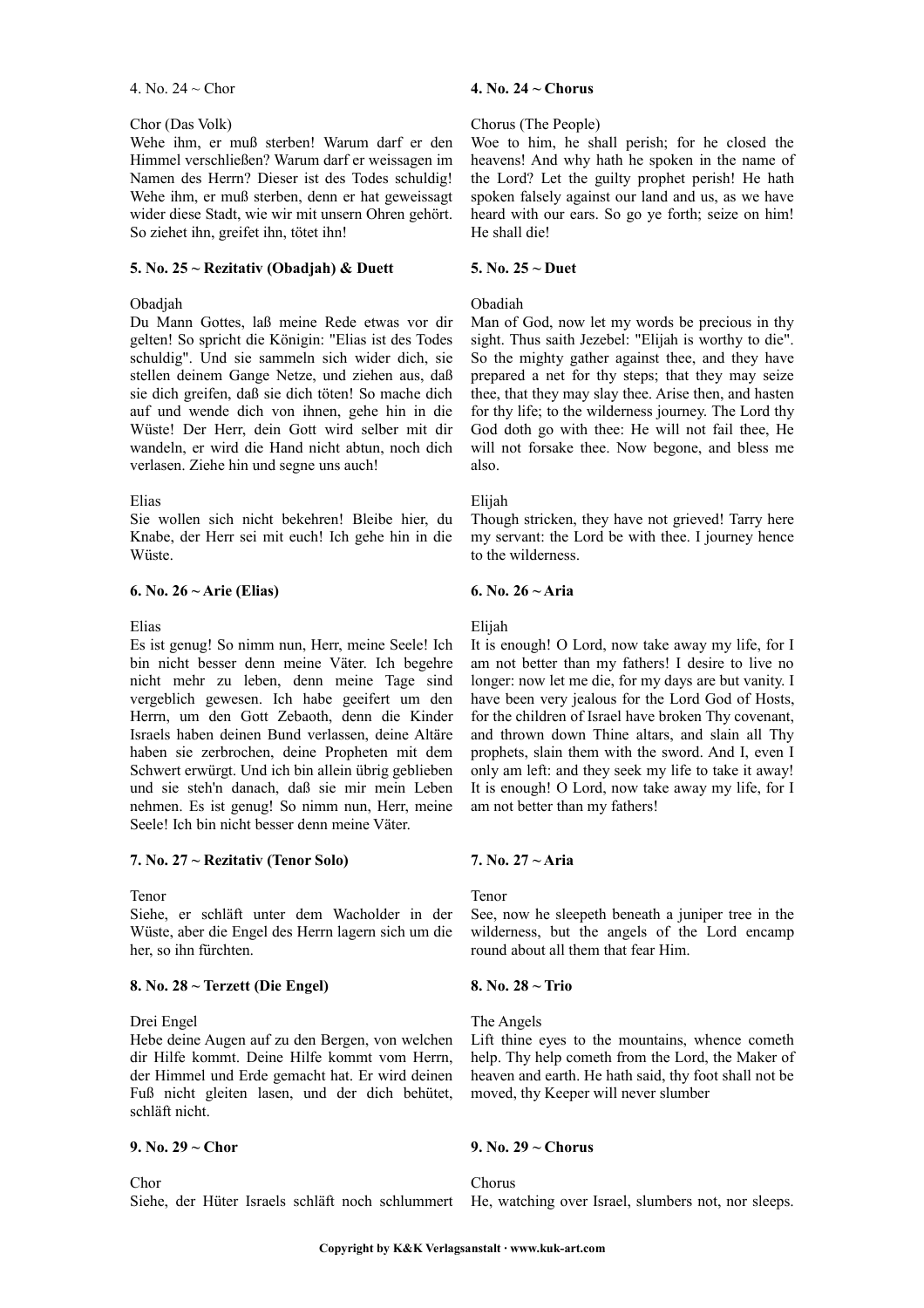nicht. Wenn du mitten in Angst wandelst, so erquickt er dich.

# **10. No. 30 ~ Rezitativ (Der Engel)**

#### Der Engel

Stehe auf, Elias, denn du hast einen großen Weg vor dir. Vierzig Tage und vierzig Nächte sollst du geh'n bis an den Berg Gottes Horeb.

Elias

O Herr, ich arbeite vergeblich und bringe meine Kraft umsonst und unnütz zu. Ach, daß du den Himmel zerrissest und führest herab! Daß die Berge vor dir zerflössen! Daß deine Feinde vor dir zittern müßten durch die Wunder, die du tust! Warum lässest du sie irren von deinen Wegen und ihr Herz verstocken, daß sie dich nicht fürchten? O, daß meine Seele stürbe!

#### **11. No. 31 ~ Arie**

Ein Engel

Sei stille dem Herrn und warte auf ihn, der wird dir geben, was dein Herz wünscht. Befiel ihm deine Wege und hoffe auf ihn. Steh' ab vom Zorn und laß den Grimm.

# **12. No. 32 ~ Chor**

Chor

Wer bis an das Ende beharrt, der wird selig.

# Erscheinung Gottes - Himmelfahrt des Elias

## **13. No. 33 ~ Elias**

Elias

Herr, es wird Nacht um mich, sei du nicht ferne! Verbirg dein Antlitz nicht vor mir! Meine Seele dürstet nach dir, wie ein dürres Land.

Der Engel

Wohlan denn, gehe hinaus und tritt auf den Berg vor den Herrn, denn seine Herrlichkeit erscheinet über dir. Verhülle dein Antlitz, denn es naht der Herr.

#### **14. No. 34 ~ Chor**

Chor

Der Herr ging vorüber, und ein starker Wind, der die Berge zerriß, und die Felsen zerbrach, ging vor dem Herrn her, aber der Herr war nicht im Sturmwind. Der Herr ging vorüber, und die Erde erbebte, und das Meer erbrauste, aber der Herr war nicht im Erdbeben. Und nach dem Erdbeben kam ein Feuer, die Erde erbebte, das Meer erbrauste, aber der Herr war nicht im Feuer. Und nach dem Feuer kam ein stilles sanftes Sausen. Und in dem Shouldst thou, walking in grief, languish; He will quicken thee.

### **10. No. 30 ~ Recitative**

#### An Angel

Arise, Elijah, for thou hast a long journey before thee. Forty days and forty nights shalt thou go; to Horeb, the mount of God.

#### Elijah

O Lord, I have laboured in vain; yea, I have spent my strength for naught, and in vain! O that thou wouldst rend the heavens, that Thou wouldst come down; that the mountains would flow down at Thy presence, to make Thy name known to Thine adversaries, through the wonders of Thy works! O Lord, why hast Thou made them to err from Thy ways, and hardened their hearts that they do not fear Thee? O that I now might die!

#### **11. No. 31 ~ Aria**

#### An Angel

Oh rest in the Lord, wait patiently for Him, and He shall give thee thy heart's desires. Commit thy way unto Him, and trust in Him, and fret not thyself because of evil-doers.

# **12. No. 32 ~ Chorus**

Chorus

He that shall endure to the end, shall be saved.

# Appearance of God - The Ascension of Elijah

# **13. No. 33 ~ Recitative**

Elijah

Night falleth round me, O Lord! Be not Thou far from me! hide not Thy face, O Lord, from me; my soul is thirsting for Thee, as a thirsty land.

# An Angel

Arise now! get thee without, stand on the mount before the Lord; for there His glory will appear and shine on thee; Thy face must be veiled, for He draweth near.

# **14. No. 34 ~ Chorus**

#### Chorus

Behold! God the Lord passed by! And a mighty wind rent the mountains around, brake in pieces the rocks, brake them before the Lord: but yet the Lord was not in the tempest. Behold! God the Lord passed by! And the sea was upheaved, and the earth was shaken: but yet the Lord was not in the earthquake. And after the earthquake there came a fire: but yet the Lord was not in the fire. And after the fire there came a still small voice; and in that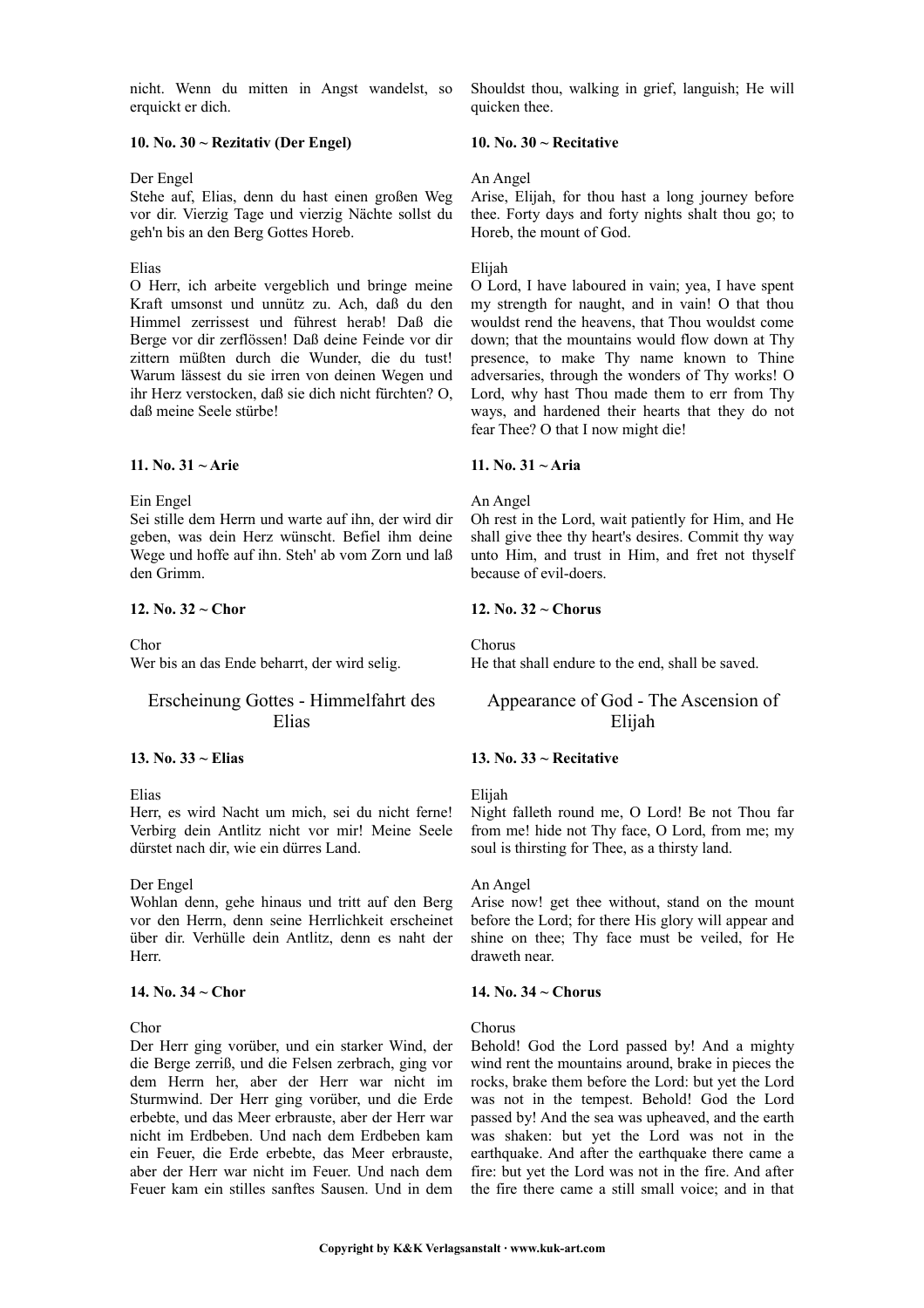Säuseln nahte sich der Herr.

#### **15. No. 35 ~ Rezitativ & Chor**

#### Alt

Seraphim standen über ihm, und einer rief zum andern:

Solo-Quartett (Seraphim) & Chor Heilig, heilig, heilig ist Gott, der Herr Zebaoth. Alle Lande sind seiner Ehre voll.

#### **16. No. 36 ~ Chor & Rezitativ**

# Chor

Gehe wiederum hinab! Noch sind übrig geblieben siebentausend in Israel, die sich nicht gebeugt vor Baal. Gehe wiederum hinab, tue nach des Herrn Wort!

# Elias

Ich gehe hinab in der Kraft des Herrn. Du bist ja der Herr! Ich muß um deinetwillen leiden, darum freuet sich mein Herz und ich bin fröhlich; auch mein Fleisch wird sicher liegen.

# **17. No. 37 ~ Arioso (Elias)**

Elias

Ja, es sollen wohl Berge weichen und Hügel hinfallen, aber deine Gnade wird nicht von mir weichen, und der Bund deines Friedens soll nicht fallen.

# **18. No. 38 ~ Chor**

Chor

Und der Prophet Elias brach hervor wie ein Feuer, und sein Wort brannte wie eine Fackel. Er hat stolze Könige gestürzt. Er hat auf dem Berge Sinai gehört die zukünftige Strafe und in Horeb die Rache. Und da der Herr ihn wollte gen Himmel holen, siehe! da kam ein feuriger Wagen mit feurigen Rossen und er fuhr im Wetter gen Himmel.

# Erlösung und Ankündigung Redemption and notice

# **19. No. 39 ~ Arie (Tenor Solo)**

#### Tenor

Dann werden die Gerechten leuchten wie die Sonne in ihres Vaters Reich. Wonne und Freude werden sie ergreifen, aber Trauern und Seufzen wird vor ihnen fliehen.

#### **20. No. 40 ~ Rezitativ (Sopran Solo)**

#### Sopran

Darum ward gesendet der Prophet Elias, eh' denn da komme der große und schreckliche Tag des Herrn: er solle das Herz der Väter bekehren zu den Kindern, und das Herz der Kinder zu ihren Vätern,

still voice onward came the Lord.

# **15. No. 35 ~ Recitative & Chorus**

# Alto

Above Him stood the Seraphim, and one cried to another:

Solo Quartet (Seraphim) & Chorus Holy, holy, holy is God the Lord - the Lord Sabaoth! Now His glory hath filled all the earth

## **16. No. 36 ~ Chorus & Recitative**

#### Chorus

Go, return upon thy way! For the Lord yet hath left Him seven thousand in Israel, knees which have not bowed to Baal. Go, return upon thy way! Thus the Lord commandeth.

#### Elijah

I go on my way in the strength of the Lord For Thou art my Lord; and I will suffer for Thy sake. My heart is therefore glad, my glory rejoiceth; and my flesh shall also rest in hope.

# **17. No. 37 ~ Arioso**

Elijah

For the mountains shall depart, and the hills be removed; but Thy kindness shall not depart from me; neither shall the covenant of Thy peace be removed.

# **18. No. 38 ~ Chorus**

# Chorus

Then did Elijah the prophet break forth like a fire; his words appeared like burning torches. Mighty kings by him were overthrown. He stood on the mount of Sinai and heard the judgments of the future, and in Horeb its vengeance. And when the Lord would take him away to heaven, lo! There came a fiery chariot with fiery horses, and he went by a whirlwind to heaven.

# **19. No. 39 ~ Aria**

Tenor

Then shall the righteous shine forth as the sun in their heavenly Father's realm. Joy on their head shall be for everlasting, and all sorrow and mourning shall flee away for ever.

#### **20. No. 40 ~ Recitative**

#### Soprano

Behold, God hath sent Elijah the prophet, before the coming of the great and dreadful day of the Lord. And He shall turn the heart of the fathers to the children, and the heart of the children unto their